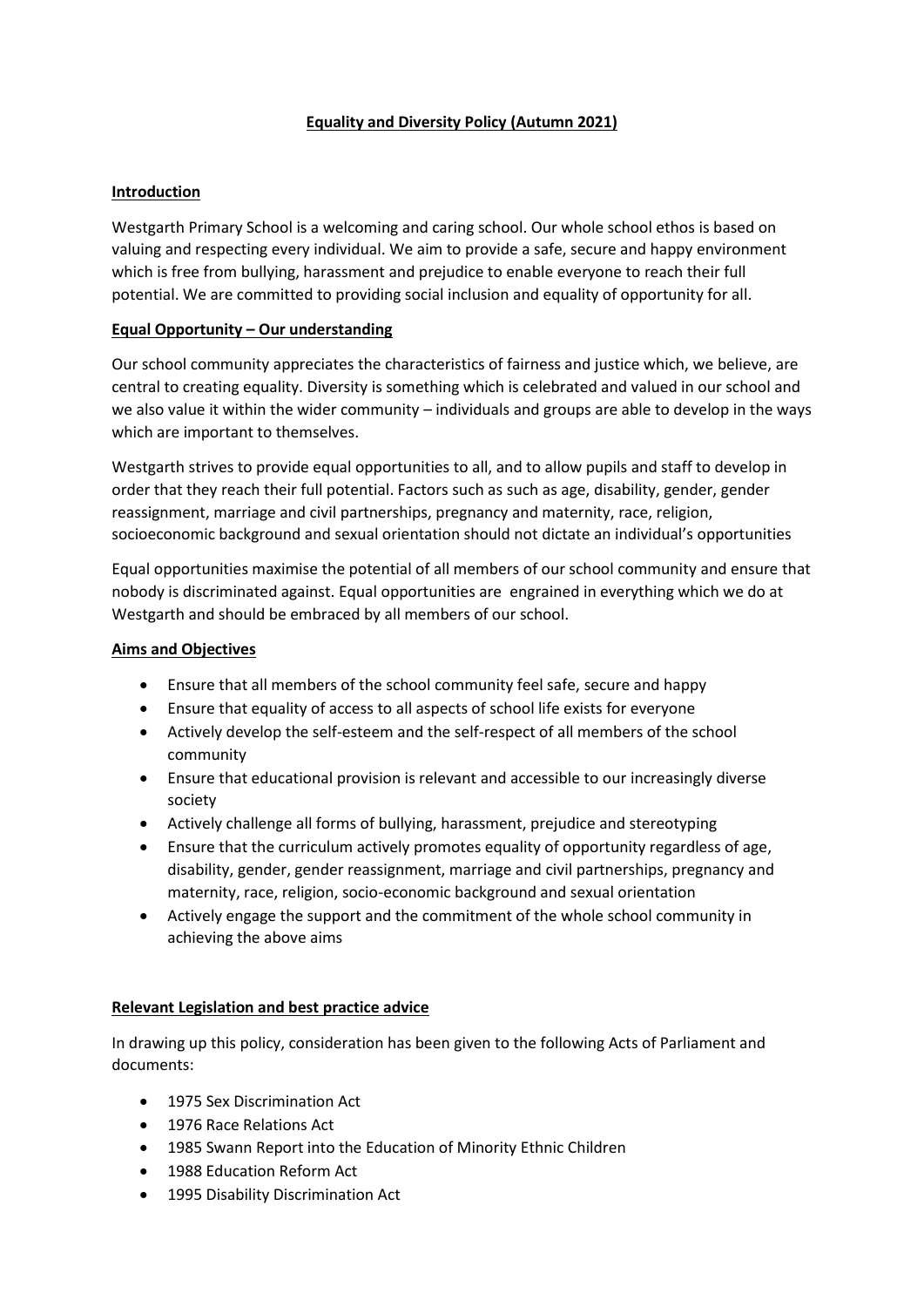- 1998 Human Rights Act
- 2000 Race Relations (Amendment) Act
- 2000 Learning for All, published by the Commission for Racial Equality
- 2001 Special Educational Needs and Disability Act
- 2001 Special Needs Code of Practice
- 2002 Statutory Code of Practice on the Duty to Promote Race Equality
- 2003 Employment Equality (Religion, Belief and Sexual Orientation) Regulations
- 2005 Disability Discrimination Act
- 2006 Equality Act
- 2006 Employment Equality (Age) Regulations
- 2008 QCA Curriculum Guidance for the Foundation Stage
- 2010 Equality Act

#### **Disability**

Pupils with disabilities/learning difficulties/special needs will:

- have the opportunity to access all the facilities and the resources available within the school
- have a fully integrated education alongside other pupils
- be given, if necessary, additional support to ensure that they fulfil their potential
- be provided with an education appropriate to their age, aptitude and ability
- have access to the same broad, balanced and relevant curriculum as other pupils
- have reasonable adjustments made to their curriculum to ensure that there is equity

As a school we will ensure that:

- detailed records are kept of the academic progress being made by pupils with disabilities/ special needs/learning difficulties
- staff work in partnership with parents and carers to ensure that pupils with disabilities/special needs/learning difficulties benefit fully from their time spent in school
- resources are targeted and utilised to ensure pupils with disabilities/special needs/learning difficulties fulfil their potential
- early intervention, target setting and regular monitoring of pupils with disabilities/special needs/learning difficulties is routine practice
- appropriate use is made of local authority support services and other external providers of support to ensure that pupils with disabilities/special needs/learning difficulties fulfil their potential
- the early identification of pupils with emotional and behavioural difficulties takes place. Moreover, we will take appropriate action to try to ensure such difficulties do not lead to underachievement, dissatisfaction and/or exclusion

# **Gender**

- All pupils will have equal access to all curricular opportunities and activities
- We expect boys and girls to perform equally well in all subjects and activities, and we will monitor pupil achievement and participation to ensure that any gaps between boys and girls are decreased or closed
- All pupils will be expected to work together in a constructive and positive manner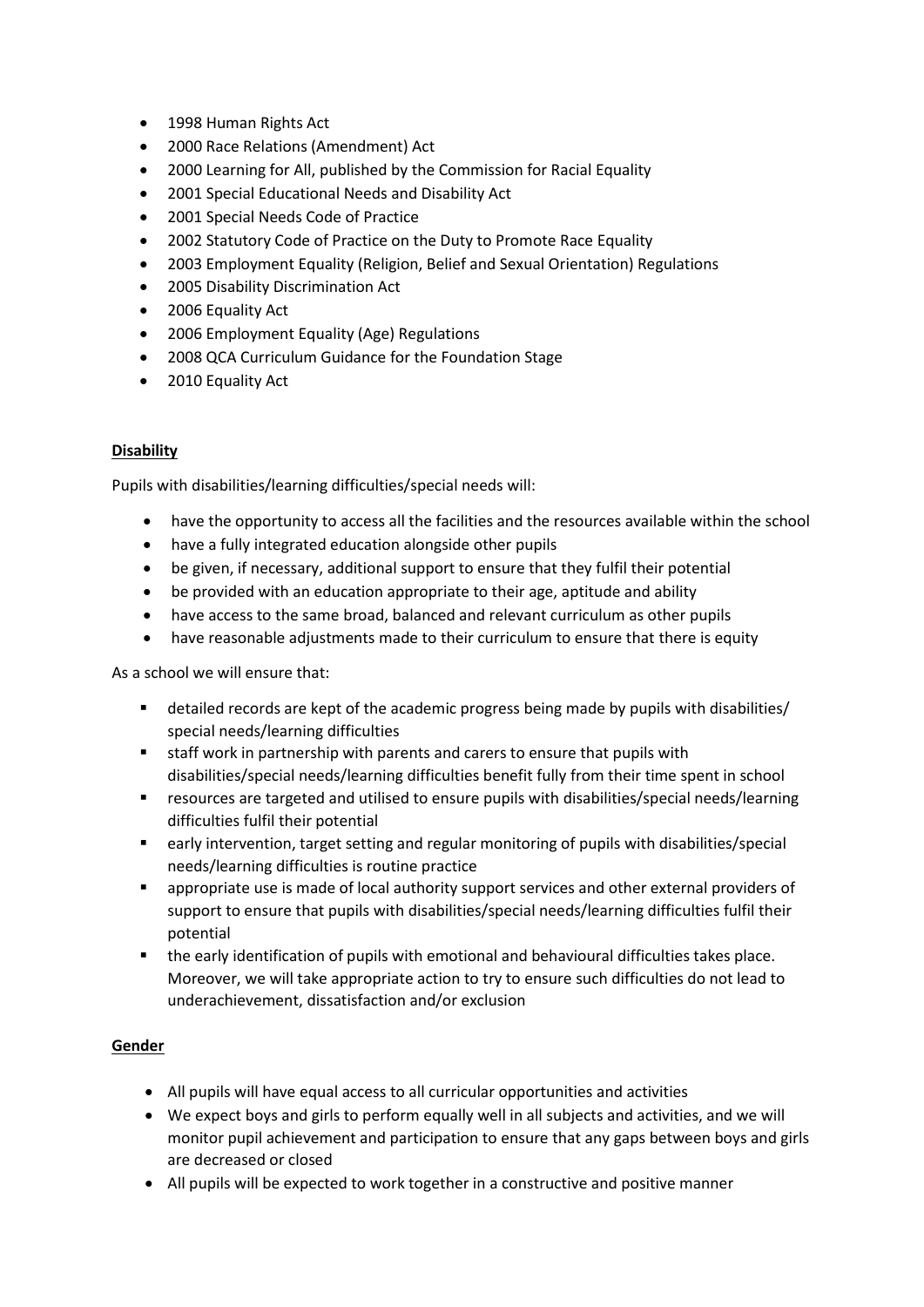- Staff will ensure that boys and girls are actively encouraged to pursue all areas of curriculum and play, and that neither boys or girls be allowed to 'dominate' certain areas
- New resources will be vetted to ensure that they show girls, boys, women and men involved in a diverse range of non-stereotypical roles and activities, thereby challenging stereotyped ideas about what females and males can and should do
- When appropriate, stories and poems which challenge gender stereotypes will be read in class and during acts of collective worship
- Pupils will be discouraged from using sexist language and commended when they challenge such language
- The school has a zero-tolerance approach to peer-on-peer sexual violence/harassment and would challenge any inappropriate behaviours between peers
- We expect exactly the same standards behaviour and learning behaviour of both boys and girls in school

# **Race**

- When appropriate, the curriculum will celebrate cultural diversity and promote racial harmony
- When appropriate, pupils will have opportunities to discuss bullying and prejudice, and things that people share in common as well as things that make us different and special
- Lessons and activities will be arranged linked to a variety of festivals reflecting our diverse society
- Resources will portray members of different cultural and ethnic groups in ways which are positive and non-stereotypical
- Accurate information will be kept about the ethnic origin, first language and religion of all pupils
- The dietary needs of all pupils will be met
- Members of all cultural and ethnic groups will be welcomed and valued
- Racist incidents will be dealt with in an effective and consistent manner and recorded on CPOMS then reported to the Local School Board
- Staff will be encouraged to take part in training to deepen and broaden their understanding of issues to do with race equality

# **Age, Belief, Religion and Sexuality**

- All pupils will be expected to work together in a constructive and positive manner
- Pupils will be discouraged from using ageist and homophobic language, and language that makes fun of people because of their religion or beliefs. Pupils will be commended when they challenge such language and will be reminded of the negative effects of stereotyping based on age, belief, religion or sexuality
- Appropriate use will be made of local authority support services to ensure that all pupils fulfil their potential
- Lessons will be used to value and celebrate diversity whether that diversity is based on age, belief, religion or sexuality
- Pupils will have the opportunity to learn about the harmful effects of prejudice, religious prejudice, ageism, homophobia and stereotyping
- New resources will portray people of all ages, beliefs and religions in ways which are positive and non-stereotypical
- All pupils will be able to dress and to worship in ways which do not conflict with the religious conventions of the home